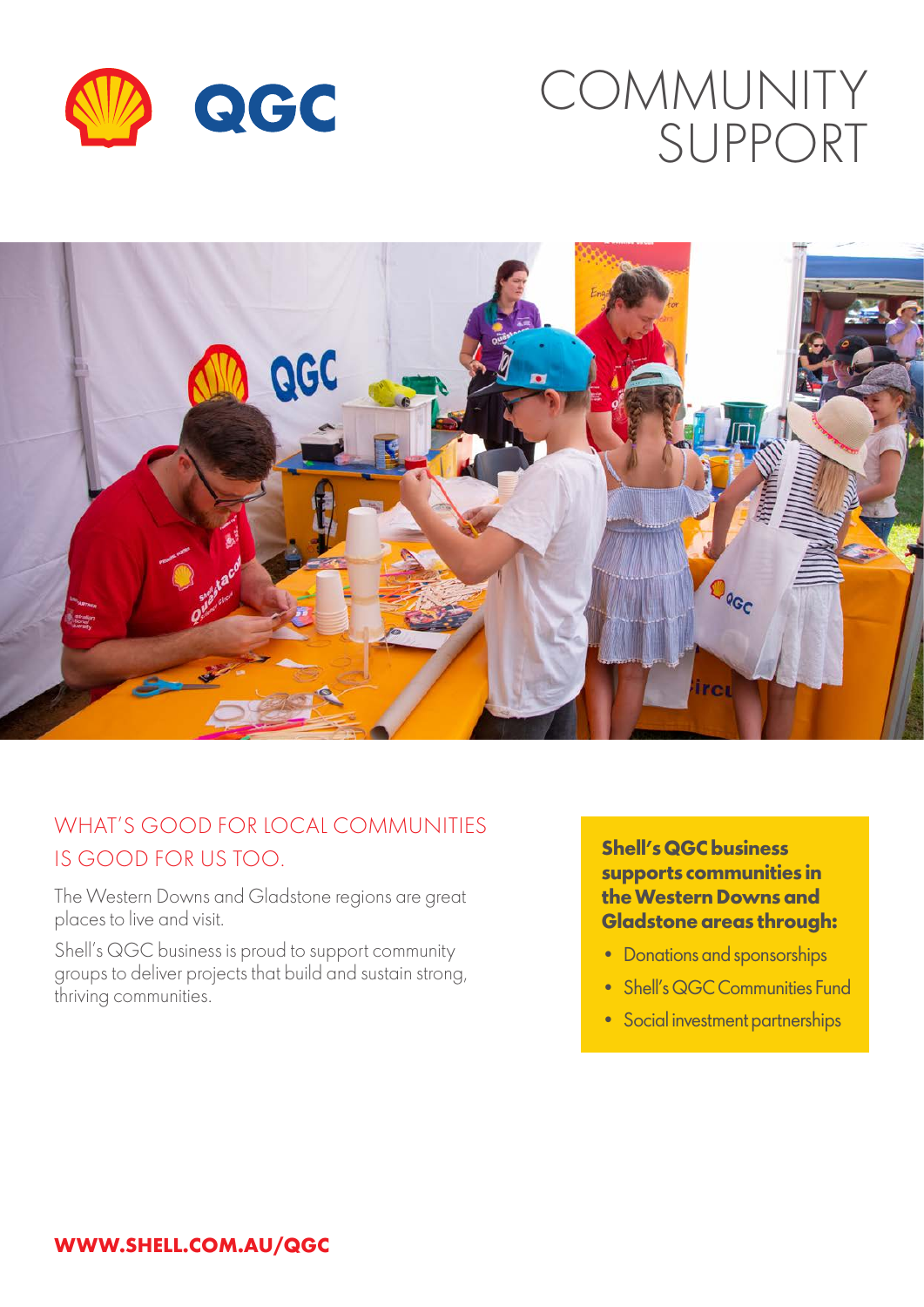



## **SHELL'S QGC COMMUNITIES FUND**

The Communities Fund provides financial grants of between \$10,000 and \$40,000 to community groups to deliver projects in the Western Downs and Gladstone Regional Council areas. Traditional Owner groups who have agreements with Shell's QGC business are also able to apply for projects delivered in these areas.

Proposed initiatives must be short-term, one-off, community projects, services or events. Projects must be completed within 12 months and not require ongoing support or funding to be sustained. Project activities should be relevant to one or more of our focus areas:

- Sport and Recreation
- Art and Culture
- Education  $\Rightarrow$
- Environment

In 2019, we provided around \$600,000 through the Communities Fund to community groups across the Western Downs and Gladstone area.

#### **Am I eligible?**

Eligible organisations must:

- $\odot$  Be an incorporated community organisation providing services in the Western Downs or Gladstone Local Government Areas.
- Organisations must have had a local operational presence for at least one year OR be a Traditional Owner Group with whom the project has a formal agreement.
- $\odot$  The project for which funding is being sought must be delivered in either the Western Downs or Gladstone Local Government areas.
- $\odot$  Disclose any government officials that are involved in the management of the organisation.

Applications are assessed annually. For further information on how to apply, visit our website at: www.shell.com.au/qgc-communities-fund

**SPEAK WITH A MEMBER OF OUR COMMUNITY ENGAGEMENT TEAM TO LEARN MORE ABOUT ELIGIBILITY REQUIREMENTS. CALL 1800 030 443**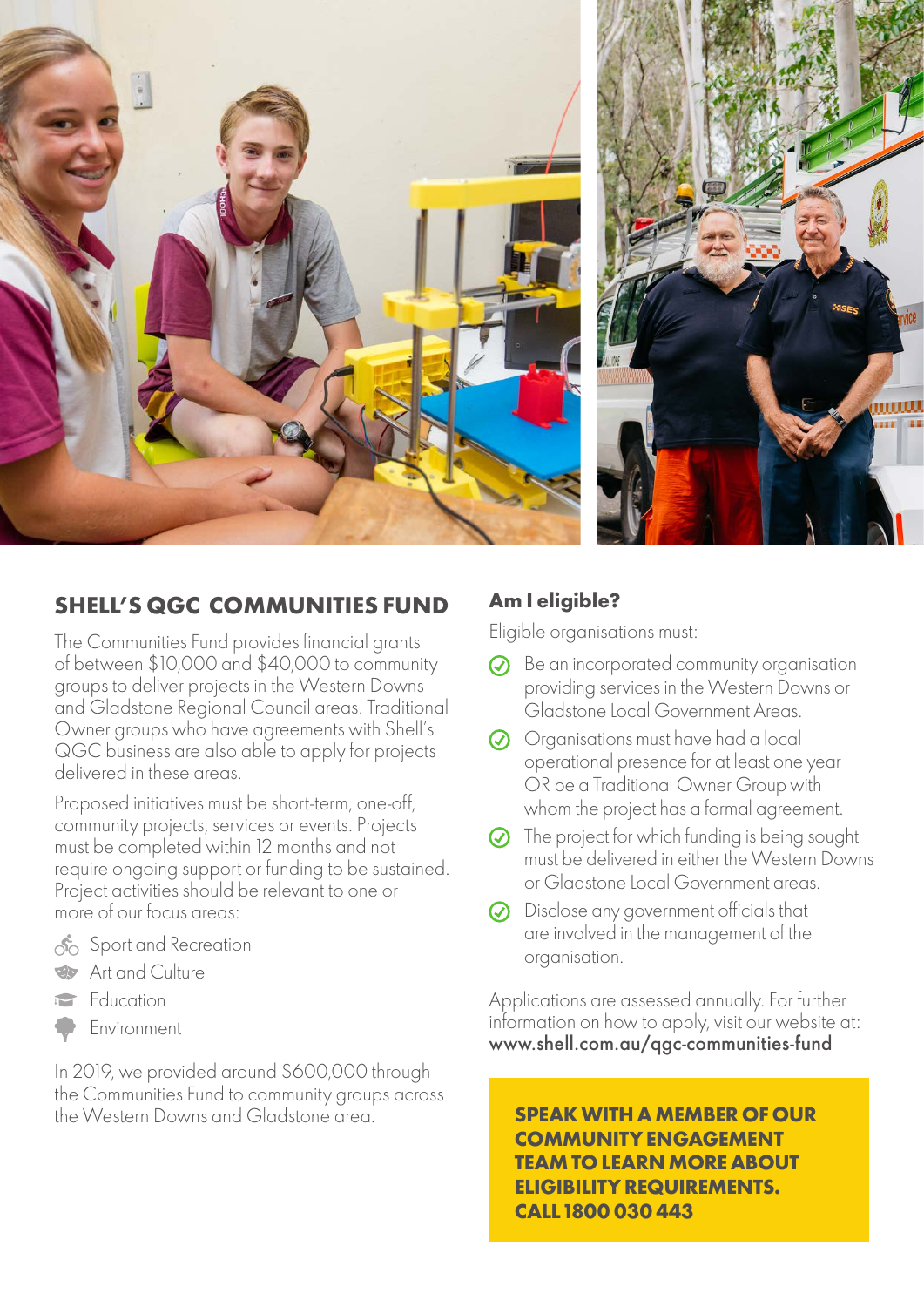

### **SPONSORSHIPS AND DONATIONS**

Shell's QGC Sponsorship and Donations Program provides one-off donations of up to \$10,000 to eligible, not-for-profit organisations.

Under this program, initiatives must be a short-term, one-off community project, service or event which falls in one or more of our focus areas:



- Sport and Recreation
- **Health**
- **Art and Culture**
- Education
- Environment

#### **Am I eligible?**

Eligible organisations must:

- $\oslash$  Be a not-for-profit, legal entity
- **A** Have a current ABN
- $\odot$  Be within our business' areas of operation (Western Downs and Gladstone Regional Council areas)
- Disclose any government officials that have an involvement in the organisation's management.

Applications should be submitted by a recognised member of the organisation, at least three months before funding is required.

Shell's QGC Sponsorships and Donations program is open from January through to September each year and applications are assessed on an ongoing basis.

For further information on how to apply, visit our website at: www.shell.com.au/qgc-sponsanddons.html

**SPEAK WITH A MEMBER OF OUR COMMUNITY ENGAGEMENT TEAM TO LEARN MORE ABOUT ELIGIBILITY REQUIREMENTS. CALL 1800 030 443**

#### **SOCIAL INVESTMENT PARTNERSHIPS**

Shell works across many regional areas of Australia, and we want to give back to the communities that host our business. There are a number of ways we do this: we create local jobs, we employ local apprentices and trainees, we buy from local businesses, we add to local infrastructure and we support local communities. We call our support for local communities 'Social Investment'.

To identify social investment projects, we ask local communities what is important to them. And we share with them what is important to our business. We are looking for areas where there is a meeting point between what's important for the community and what's important for the business. Three areas come up again and again, right across Australia:

- Jobs for the future Local communities  $\odot$ want young people to have meaningful jobs. We want that too: a strong local workforce means it's easier is for us to hire locally. Part of this is supporting science education, because science skills will be needed for so many jobs in the future. Growing smart thinkers also helps us to solve complex global challenges.
- $\odot$  Supporting stronger first nations -Many Aboriginal groups now have their Native Title recognised, or are on the path to recognition. They are looking to build stronger First Nations. They want pathways to real jobs, to strengthen cultural identity and become stronger in shaping their own future. We want that too: we have long term relationships with First Nations and it benefits us to have strong, stable partners to work with

 $\odot$  Regional economic development -Regional communities want to prosper by hosting a Shell business but don't want to be wholly dependent on Shell for their economic wellbeing. We want that too: strong and diverse local economies mean a skilled local workforce and a bigger range of local suppliers for our business.